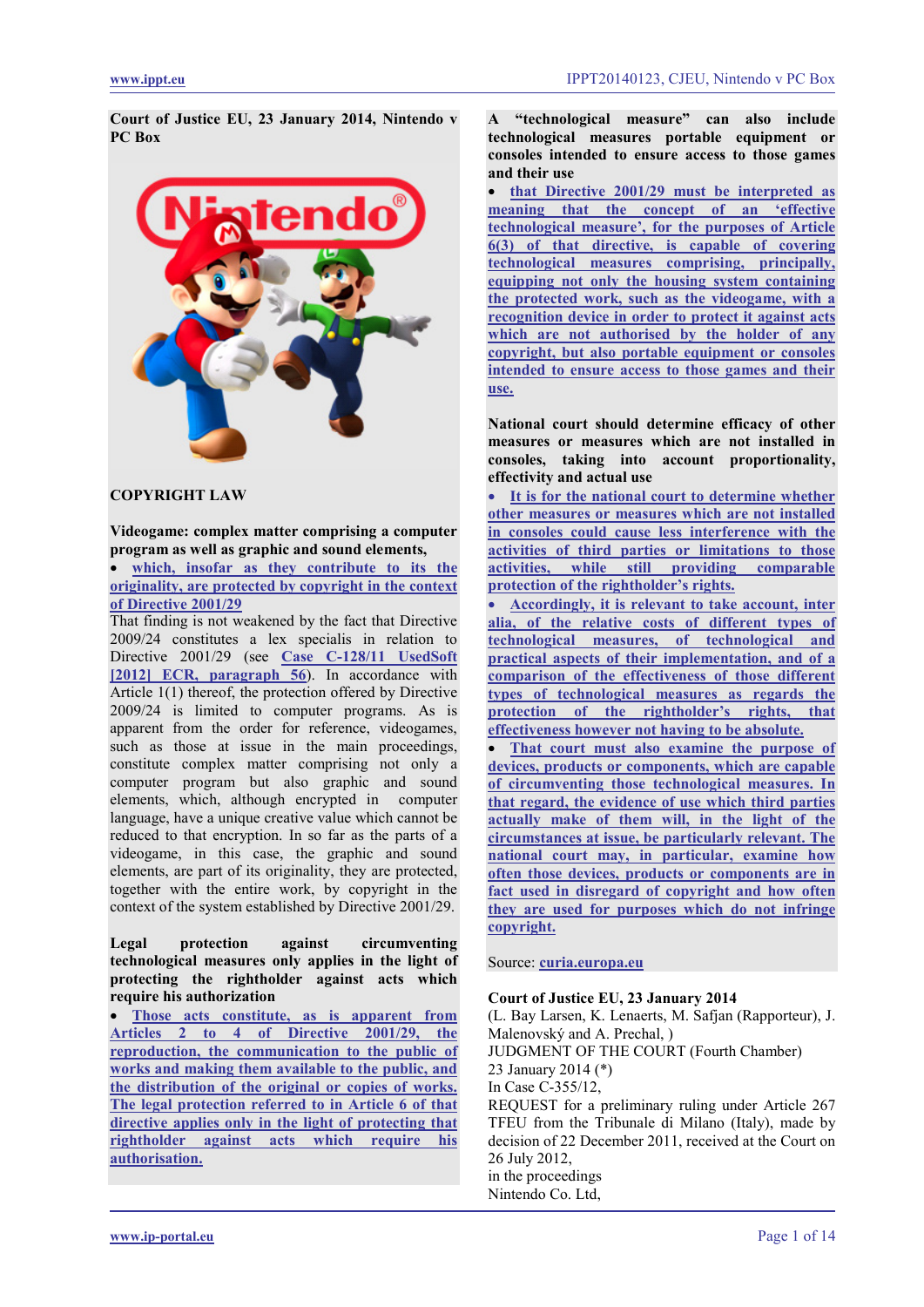Nintendo of America Inc., Nintendo of Europe GmbH

v PC Box Srl,

9Net Srl,

THE COURT (Fourth Chamber),

having regard to the written procedure and further to the hearing on 30 May 2013,

after considering the observations submitted on behalf of:

– Nintendo Co. Ltd, Nintendo of America Inc. and Nintendo of Europe GmbH, by M. Howe, QC, L. Lane, Barrister, R. Black, C. Thomas and D. Nickless,

Solicitors, and G. Mondini and G. Bonelli, avvocati,

– PC Box Srl, by S. Guerra, C. Benelli and S. Fattorini, avvocati,

– the Polish Government, by B. Majczyna and M. Szpunar, acting as Agents,

– the European Commission, by E. Montaguti and J. Samnadda, acting as Agents,

after hearing the **[Opinion of the Advocate General](#page-5-1)** at the sitting on 19 September 2013,

gives the following

### **Judgment**

1 The request for a preliminary ruling concerns the interpretation of Article 6 of Directive 2001/29/EC of the European Parliament and of the Council of 22 May 2001 on the harmonisation of certain aspects of copyright and related rights in the information society (OJ 2001 L 167, p. 10).

2 The request has been made in proceedings between, on the one hand, Nintendo Co. Ltd, Nintendo of America Inc. and Nintendo of Europe GmbH (collectively 'the Nintendo undertakings'), and, on the other, PC Box Srl ('PC Box') and 9Net Srl ('9Net'), concerning the sale, by PC Box, of 'mod chips' and of 'game copies' ('PC Box equipment') through the website managed by PC Box and hosted by 9Net.

# **Legal context**

### **International law**

3 In the words of Article 2(1) of the Convention for the Protection of Literary and Artistic Works, signed at Berne on 9 September 1886 (Paris Act of 24 July 1971), as amended on 28 September 1979 ('the Berne Convention'):

*'The expression "literary and artistic works" shall include every production in the literary,*

*scientific and artistic domain, whatever may be the mode or form of its expression[…]'.*

### **European Union law**

### **Directive 2001/29**

4 Recitals 9 and 47 to 50 in the preamble to Directive 2001/29 state:

*'(9) Any harmonisation of copyright and related rights must take as a basis a high level of*

*protection, since such rights are crucial to intellectual creation. […]*

*(47)Technological development will allow rightholders to make use of technological measures designed to prevent or restrict acts not authorised by the rightholders of any copyright, rights related to*  *copyright or the sui generis right in databases. The danger, however, exists that illegal activities might be carried out in order to enable or facilitate the circumvention of the technical protection provided by these measures. In order to avoid fragmented legal approaches that could potentially hinder the functioning of the internal market, there is a need to provide for harmonised legal protection against circumvention of effective technological measures and against provision of devices and products or services to this effect.*

*(48) Such legal protection should be provided in respect of technological measures that effectively restrict acts not authorised by the rightholders of any copyright, rights related to copyright or the sui generis right in databases without, however, preventing the normal operation of electronic equipment and its technological development. Such legal protection implies no obligation to design devices, products, components or services to correspond to technological measures, so long as such device, product, component or service does not otherwise fall under the prohibition of Article 6. Such legal protection should respect proportionality and should not prohibit those devices or activities which have a commercially significant purpose or use other than to circumvent the technical protection. In particular, this protection should not hinder research into cryptography.*

*(49) The legal protection of technological measures is without prejudice to the application of any national provisions which may prohibit the private possession of devices, products or components for the circumvention of technological measures.*

*(50) Such a harmonised legal protection does not affect the specific provisions on protection provided for by [Directive 2009/24/EC of the European Parliament and of the Council of 23 April 2009 on the legal protection of computer programs (OJ 2009 L 111, p.16)]. In particular, it should not apply to the protection of technological measures used in connection with computer programs, which is exclusively addressed in that Directive. It should neither inhibit nor prevent the development or use of any means of circumventing a technological measure that is necessary to enable acts to be undertaken in accordance with the terms of Article 5(3) or Article 6 of Directive [2009/24]. Articles 5 and 6 of that Directive exclusively determine exceptions to the exclusive rights applicable to computer programs.'*

5 Article 1 of Directive 2001/29 provides that:

'*1. This Directive concerns the legal protection of copyright and related rights in the framework of the internal market, with particular emphasis on the information society.*

*2. Except in the cases referred to in Article 11, this Directive shall leave intact and shall in no way affect existing Community provisions relating to:*

*(a) the legal protection of computer programs;*

*[...]'.*

6 Article 6(1) to (3) of Directive 2004/113 provide that: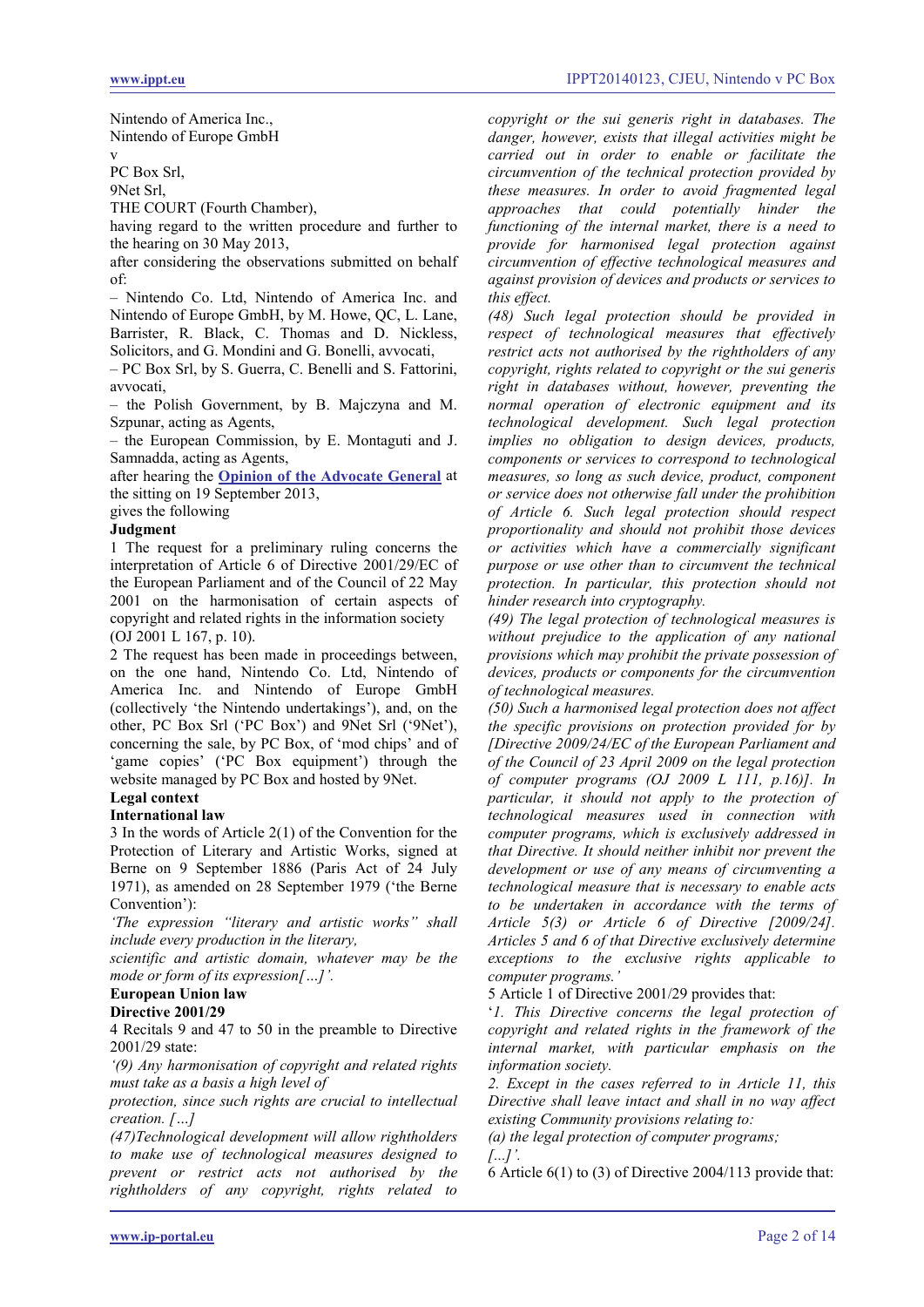*'1. Member States shall provide adequate legal protection against the circumvention of any effective technological measures, which the person concerned carries out in the knowledge, or with reasonable grounds to know, that he or she is pursuing that objective.*

*2. Member States shall provide adequate legal protection against the manufacture, import, distribution, sale, rental, advertisement for sale or rental, or possession for commercial purposes of devices, products or components or the provision of services which:*

*(a) are promoted, advertised or marketed for the purpose of circumvention of, or*

*(b) have only a limited commercially significant purpose or use other than to circumvent, or*

*(c) are primarily designed, produced, adapted or performed for the purpose of enabling or facilitating the circumvention of, any effective technological measures.*

*3. For the purposes of this Directive, the expression "technological measures" means any technology*, *device or component that, in the normal course of its operation, is designed to prevent or restrict acts, in respect of works or other subject-matter, which are not authorised by the rightholder of any copyright or any right related to copyright as provided for by law or the sui generis right provided for in Chapter III of Directive 96/9/EC [of the European Parliament and of the Council of 11 March 1996 on the legal protection of databases (OJ 1996 L 77, p. 20)]. Technological measures shall be deemed "effective" where the use of a protected work or other subject-matter is controlled by the rightholders through application of an access control or protection process, such as encryption, scrambling or other transformation of the work or other subject-matter or a copy control mechanism, which achieves the protection objective.*'

#### **Directive 2009/24**

7 Article 1(1) of Directive 2009/24 is worded as follows:

*'In accordance with the provisions of this Directive, Member States shall protect computer programs, by copyright, as literary works within the meaning of the Berne Convention for the Protection of Literary and Artistic Works. For the purposes of this Directive, the term "computer programs" shall include their preparatory design material.'*

#### **Italian law**

8 Article 102c of Law No 633 on the protection of copyright and other rights relating to its exercise (legge n. 633 – Protezione del diritto d'autore e di altri diritti connessi al suo esercizio) of 22 April 1941 (GURI No 166 of 16 July 1941), as amended by Legislative Decree No 68, transposing directive 2001/29/EC of the European Parliament and of the Council of 22 May 2001 on the harmonisation of certain aspects of copyright and related rights in the information society (decreto legislativo n. 68 – Attuazione della direttiva 2001/29/CE sull'armonizzazione di taluni aspetti del diritto d'autore e dei diritti connessi nella società

dell'informazione), of 9 April 2003 (Ordinary Supplement to GURI No 87, of 14 April 2003), provides that:

*'1. Rightholders of any copyright or of any related right as well as of the right under Article 102bis (3) [concerning databases], may apply to protected works or objects effective technological protection measures, including any technology, device or component that, in the normal course of its operation, is designed to prevent or restrict acts which are not authorised by the rightholders.*

*2. Technological protection measures shall be deemed effective where the use of the protected work or object is controlled by the rightholders through the application of an access control or protection process, such as encryption, scrambling or other transformation of the work or the protected work, or if that use is limited by a copy control mechanism which achieves the objective of protection.*

*3. The present article shall not affect the application of the provisions concerning computer programs referred to in Title 1, Chapter IV, Part VI.'*

**The dispute in the main proceedings and the questions referred for a preliminary ruling**

9 The Nintendo undertakings, members of a group which creates and produces videogames, market two types of products for those games, namely portable systems, 'DS' consoles and fixed console videogame systems, 'Wii' consoles.<br>10 The Nintendo

10 The Nintendo undertakings have adopted technological measures, namely a recognition system installed in the consoles, and the encrypted code of the physical housing system onto which the videogames which are protected by copyright are registered. Those measures have the effect of preventing the use of illegal copies of videogames. Games lacking a code cannot be launched on either of the two types of equipment marketed by the Nintendo undertakings.

11 It is also apparent from the order for reference that those technological measures prevent use on the consoles of programs, games and, generally, multimedia content not from Nintendo.

12 The Nintendo undertakings have observed the existence of PC Box equipment which, once installed on the console, circumvent the protection system present on the hardware and enable illegal use of videogames.

13 Considering that the principal purpose of the PC Box equipment was to circumvent and to avoid the technological protection measures of Nintendo games, the Nintendo undertakings brought proceedings against PC Box and 9Net before the Tribunale di Milano.

14 PC Box markets original Nintendo consoles together with additional software consisting of certain applications from independent manufacturers, 'homebrews' created specifically to be used in such consoles and the use of which requires the prior installation of PC Box equipment which deactivates the installed device which constitutes the technological protection measure.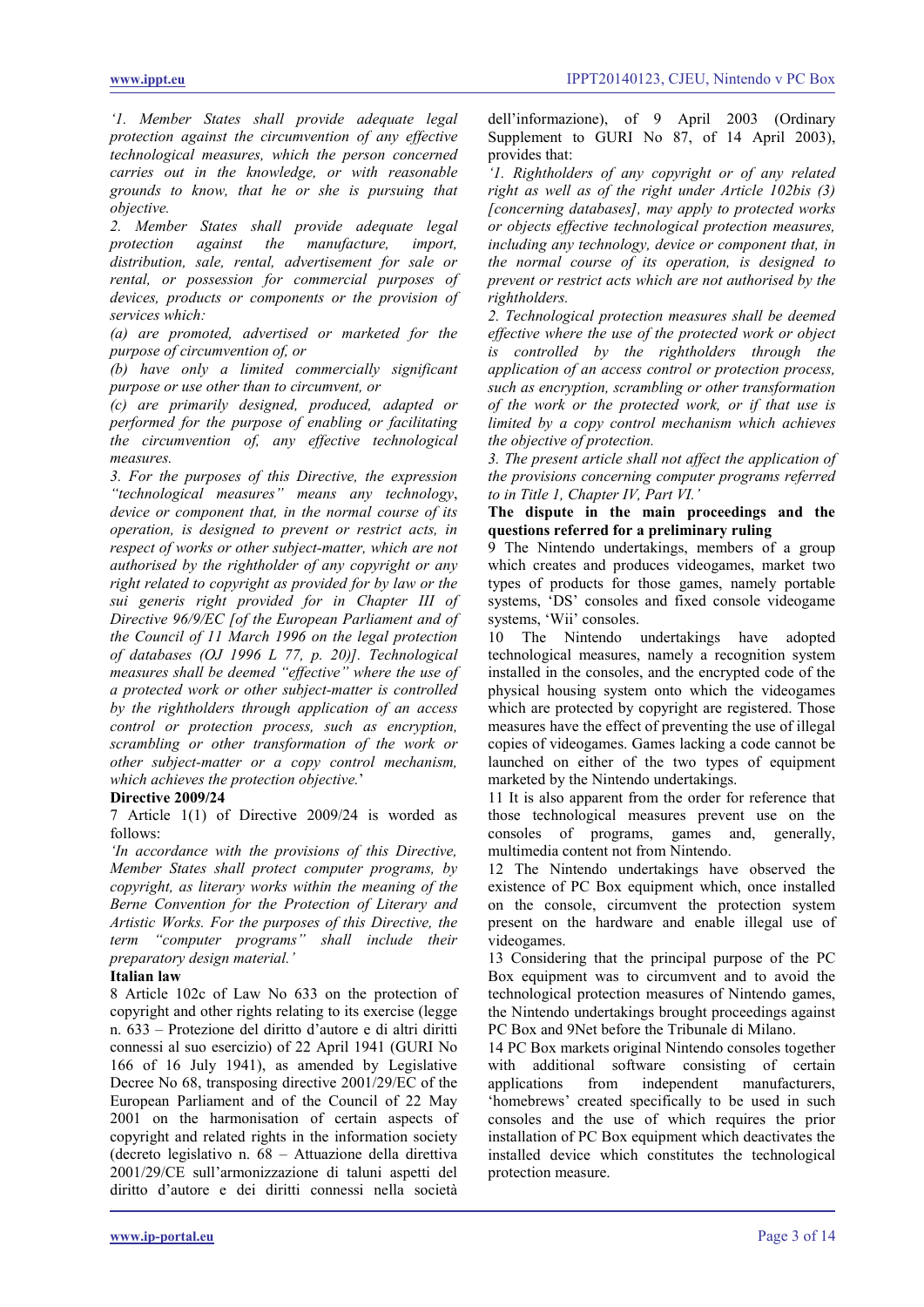15 In the opinion of PC Box, the actual purpose pursued by the Nintendo undertakings is to prevent use of independent software which does not constitute an illegal copy of videogames, but which is intended to enable MP3 files, movies and videos to be read on consoles, in order to fully use those consoles.

16 The referring court considers that the protection of videogames cannot be reduced to that provided for computer programs. Indeed, although videogames take their functionality from a computer program, they begin and progress following a narrated predetermined route by the authors of those games in a way to make a group of images and sounds appear together with some conceptual autonomy.

17 That court queries whether the implementation of technological protection measures such as those at issue in the main proceedings used by Nintendo exceeds what is provided for that purpose by Article 6 of Directive 2001/29, such as interpreted in the light of recital 48 in the preamble to that directive.

18 In those circumstances, the Tribunale di Milano decided to stay the proceedings and to refer the following questions to the Court of Justice for a preliminary ruling:

*'(1) Must Article 6 of [Directive 2001/29] be interpreted, including in the light of recital 48 [thereof], as meaning that the protection of technological protection measures attaching to copyright-protected works or other subject matter may also extend to a system, produced and marketed by the same undertaking, in which a device is installed in the hardware which is capable of recognising on a separate housing mechanism containing the protected works (videogames produced by the same undertaking as well as by third parties, proprietors of the protected works) a recognition code, in the absence of which the works in question cannot be visualised or used in conjunction with that system, the equipment in question thus incorporating a system which is not interoperable with complementary equipment or products other than those of the undertaking which produces the system itself?*

*(2) Should it be necessary to consider whether or not the use of a product or component whose purpose is to circumvent a technological protection measure predominates over other commercially important purposes or uses, may Article 6 of [Directive 2001/29] be interpreted, including in the light of recital 48 [thereof], as meaning that the national court must adopt criteria in assessing that question which give prominence to the particular intended use attributed by the rightholder to the product in which the protected content is inserted or, in the alternative or in addition, criteria of a quantative nature relating to the extent of the uses under comparison, or criteria of a qualitative nature, that is, relating to the nature and importance of the uses themselves?'*

### **Consideration of the questions referred**

19 By its questions, which it is appropriate to examine together, the referring court asks, in essence, in the first place, whether Directive 2001/29 must be interpreted as meaning that the concept of an 'effective technological measure', for the purposes of Article 6(3) of that directive, is capable of covering technological measures comprising, principally, equipping not only the housing system containing the protected work, such as the videogame, with a recognition device in order to protect it against acts which are not authorised by the holder of any copyright, but also portable equipment or consoles intended to ensure access to those games and their use.

20 In the second place, that court asks the Court of Justice, in essence, according to which criteria the scope of legal protection against circumventing technological protection measures within the meaning of Article 6 of Directive 2001/29 should be assessed. In particular, that court seeks to ascertain in that regard whether, first, the particular intended use attributed by the rightholder to the product in which the protected content is inserted, such as the Nintendo consoles, and, second, the scope, the nature and the importance of the use of devices, products or components capable of circumventing those effective technological measures, such as PC Box equipment, are relevant.

21 In that regard, first of all it must be noted that Directive 2001/29 concerns, as is apparent inter alia from Article 1(1) thereof, the legal protection of copyright and related rights, including, for authors, exclusive rights to their works. As for works such as computer programs, they are protected by copyright provided that they are original, that is that they are their author's own intellectual creation (see Case C-5/08 **[Infopaq International](http://www.ippt.eu/files/2009/IPPT20090716_ECJ_Infopaq_v_DDF.pdf)** [2009] ECR I-6569, paragraph 35).

22 As regards the parts of a work, it should be borne in mind that there is nothing in Directive 2001/29 indicating that those parts are to be treated any differently from the work as a whole. It follows that they are protected by copyright since, as such, they share the originality of the whole work (see **[Infopaq](http://www.ippt.eu/files/2009/IPPT20090716_ECJ_Infopaq_v_DDF.pdf)  [International](http://www.ippt.eu/files/2009/IPPT20090716_ECJ_Infopaq_v_DDF.pdf)**, paragraph 38).

<span id="page-3-1"></span><span id="page-3-0"></span>23 That finding is not weakened by the fact that Directive 2009/24 constitutes a lex specialis in relation to Directive 2001/29 (see Case C-128/11 **[UsedSoft](http://www.ippt.eu/files/2012/IPPT20120703_ECJ_UsedSoft_v_Oracle.pdf)**  [\[2012\]](http://www.ippt.eu/files/2012/IPPT20120703_ECJ_UsedSoft_v_Oracle.pdf) ECR, paragraph 56). In accordance with Article  $1(1)$  thereof, the protection offered by Directive 2009/24 is limited to computer programs. As is apparent from the order for reference, videogames, such as those at issue in the main proceedings, constitute complex matter comprising not only a computer program but also graphic and sound elements, which, although encrypted in computer language, have a unique creative value which cannot be reduced to that encryption. In so far as the parts of a videogame, in this case, the graphic and sound elements, are part of its originality, they are protected, together with the entire work, by copyright in the context of the system established by Directive 2001/29. 24 As regards Article 6 of Directive 2001/29, it is important to note that it requires the Member States to provide adequate legal protection against the circumvention of any effective 'technological measure'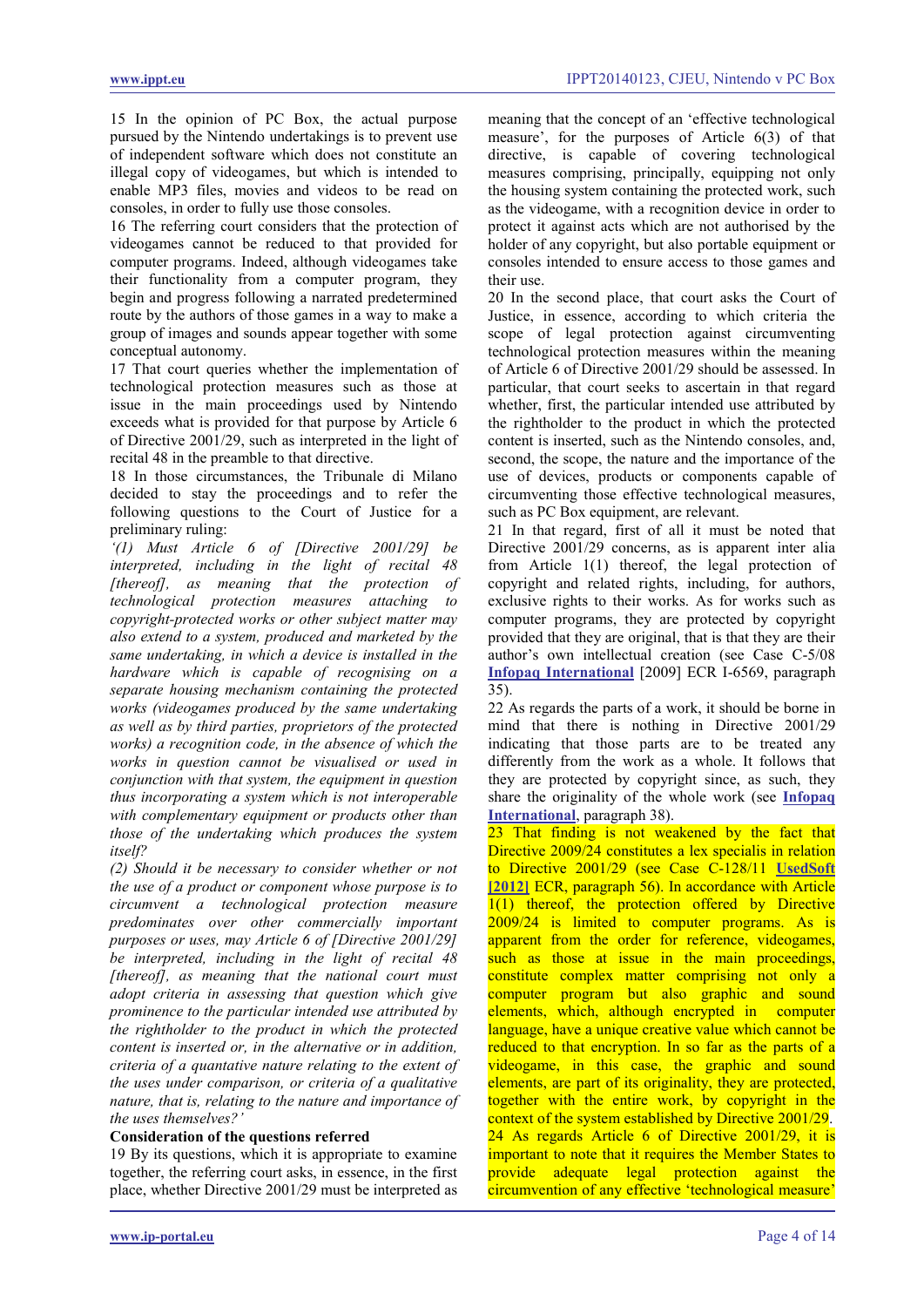which is defined, in paragraph 3, as any technology, device or component that, in the normal course of its operation, is designed to prevent or restrict acts, in respect of works or other subject-matter, which are not authorised by the rightholder of any copyright or any right related to copyright as provided for by law or the sui generis right provided for in Chapter III of Directive 96/9.

25 Those acts constitute, as is apparent from Articles 2 to 4 of Directive 2001/29, the reproduction, the communication to the public of works and making them available to the public, and the distribution of the original or copies of works. The legal protection referred to in Article 6 of that directive applies only in the light of protecting that rightholder against acts which require his authorisation.

26 In that regard, it must be stated, in the first place, that there is nothing in that directive to suggest that Article 6(3) thereof does not refer to technological measures such as those at issue in the main proceedings, which are partly incorporated in the physical housing systems of games and partly in consoles which requires interaction between them.

27 Indeed, as the Advocate General noted in point **[43](#page-9-0)  [of her Opinion](#page-9-0)**, it is apparent from that provision that the concept of 'effective technological measures' is defined broadly and includes application of an access control or protection process, such as encryption, scrambling or other transformation of the work or other subject-matter or a copy control mechanism. Such a definition, moreover, complies with the principal objective of Directive 2001/29 which, as is apparent from recital 9 thereof, is to establish a high level of protection in favour, in particular, of authors, which is crucial to intellectual creation.

28 In those circumstances, it must be considered that technological measures such as those at issue in the case in the main proceedings, which are partly incorporated in the physical housing of videogames and partly in consoles and which require interaction between them, fall within the concept of 'effective technological measures' within the meaning of Article 6 (3) of Directive 2001/29 if their objective is to prevent or to limit acts adversely affecting the rights of the holder protected by them.

29 In the second place, it is necessary to examine according to which criteria the scope of legal protection against circumventing technological protection measures within the meaning of Article 6 of Directive 2001/29 should be assessed.

30 As the Advocate General noted in **[points 53 to 63 of](#page-10-0)  [her Opinion](#page-10-0)**, the examination of that question requires that account be taken of the fact that legal protection against acts not authorised by the rightholder of any copyright must respect the principle of proportionality, in accordance with Article 6(2) of Directive 2001/29, interpreted in the light of recital 48 thereof, and should not prohibit devices or activities which have a commercially significant purpose or use other than to circumvent the technical protection.

31 Accordingly, that legal protection is granted only with regard to technological measures which pursue the objective of preventing or eliminating, as regards works, acts not authorised by the rightholder of copyright referred to in paragraph 25 of the present judgment. Those measures must be suitable for achieving that objective and must not go beyond what is necessary for this purpose.

32 In those circumstances, it is necessary to examine whether other measures or measures which are not installed in consoles could have caused less interference with the activities of third parties not requiring authorisation by the rightholder of copyright or fewer limitations to those activities, while still providing comparable protection of that rightholder's rights.

33 Accordingly, it is relevant to take account, inter alia, of the relative costs of different types of technological measures, of technological and practical aspects of their implementation, and of a comparison of the effectiveness of those different types of technological measures as regards the protection of rightholder's rights, that effectiveness however not having to be absolute.

34 The assessment of the scope of the legal protection at issue would not have to be carried out, as the Advocate General noted at **[point 67 of her Opinion](#page-11-0)**, by reference to the particular use of consoles, as envisaged by the copyright holder. It would, however, have to take account of the criteria laid down, as regards the devices, products or components capable of circumventing the protection of effective technological measures, in Article 6(2) of Directive 2001/29.

35 More specifically, that provision requires the Member States to provide adequate legal protection against those devices, products or components which have the purpose of circumventing that protection of effective technological measures which have only a limited commercially significant purpose or use other than to circumvent that protection, or are primarily designed, produced, adapted or performed for the purpose of enabling or facilitating that circumvention.

36 In that regard, with a view to examining the purpose of those devices, products or components, the evidence of actual use which is made of them by third parties will, in the light of the circumstances at issue, be particularly relevant. The referring court may, in particular, examine how often PC Box's devices are in fact used in order to allow unauthorised copies of Nintendo and Nintendo-licensed games to be used on Nintendo consoles and how often that equipment is used for purposes which do not infringe copyright in Nintendo and Nintendo-licensed games.

<span id="page-4-0"></span>37 In the light of the foregoing, the answer to the questions referred is that Directive 2001/29 must be interpreted as meaning that the concept of an 'effective technological measure', for the purposes of Article 6(3) of that directive, is capable of covering technological measures comprising, principally, equipping not only the housing system containing the protected work, such as the videogame, with a recognition device in order to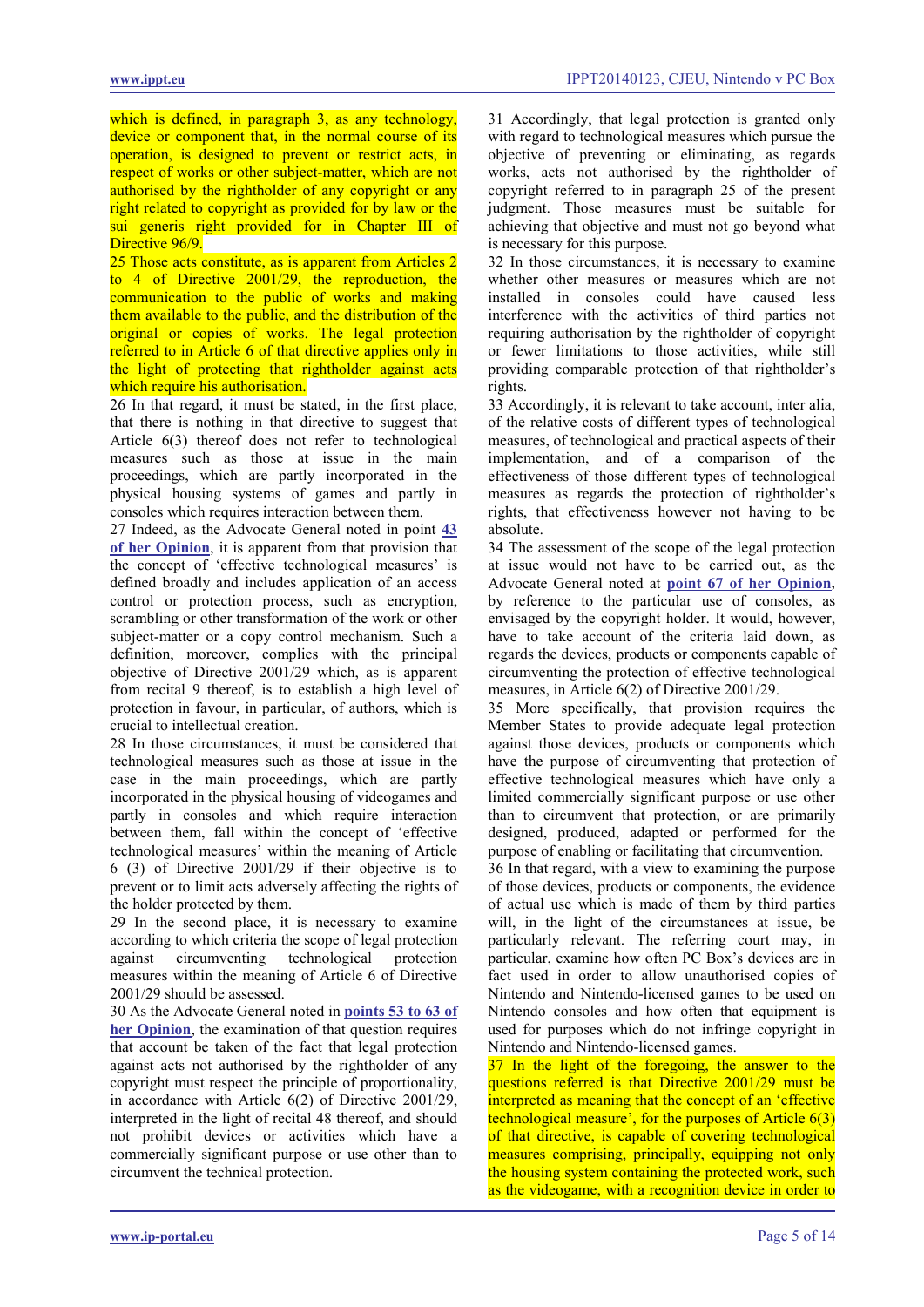protect it against acts which are not authorised by the holder of any copyright, but also portable equipment or consoles intended to ensure access to those games and their use.

<span id="page-5-0"></span>38 It is for the national court to determine whether other measures or measures which are not installed in consoles could cause less interference with the activities of third parties or limitations to those activities, while still providing comparable protection of the rightholder's rights. Accordingly, it is relevant to take account, inter alia, of the relative costs of different types of technological measures, of technological and practical aspects of their implementation, and of a comparison of the effectiveness of those different types of technological measures as regards the protection of the rightholder's rights, that effectiveness however not having to be absolute. That court must also examine the purpose of devices, products or components, which are capable of circumventing those technological measures. In that regard, the evidence of use which third parties actually make of them will, in the light of the circumstances at issue, be particularly relevant. The national court may, in particular, examine how often those devices, products or components are in fact used in disregard of copyright and how often they are used for purposes which do not infringe copyright.

#### **Costs**

39 Since these proceedings are, for the parties to the main proceedings, a step in the action pending before the national court, the decision on costs is a matter for that court. Costs incurred in submitting observations to the Court, other than the costs of those parties, are not recoverable.

On those grounds, the Court (Fourth Chamber) hereby rules:

Directive 2001/29/EC of the European Parliament and of the Council of 22 May 2001 on the harmonisation of certain aspects of copyright and related rights in the information society must be interpreted as meaning that the concept of an 'effective technological measure', for the purposes of Article 6(3) of that directive, is capable of covering technological measures comprising, principally, equipping not only the housing system containing the protected work, such as the videogame, with a recognition device in order to protect it against acts not authorised by the holder of any copyright, but also portable equipment or consoles intended to ensure access to those games and their use. It is for the national court to determine whether other measures or measures which are not installed in consoles could cause less interference with the activities of third parties or limitations to those activities, while still providing comparable protection of the rightholder's rights. Accordingly, it is relevant to take account, inter alia, of the relative costs of different types of technological measures, of technological and practical aspects of their implementation, and of a comparison of the effectiveness of those different types of technological measures as regards the protection of the rightholder's rights, that effectiveness however not having to be absolute. That court must also examine the

purpose of devices, products or components, which are capable of circumventing those technological measures. In that regard, the evidence of use which third parties actually make of them will, in the light of the circumstances at issue, be particularly relevant. The national court may, in particular, examine how often those devices, products or components are in fact used in disregard of copyright and how often they are used for purposes which do not infringe copyright.

#### <span id="page-5-1"></span>**Opinion A-G Sharpston**

1. Article 6 of Directive 2001/29 (2) requires Member States to provide adequate legal protection against a variety of acts or activities which circumvent, or whose purpose is to circumvent, effective technological measures designed to prevent or restrict acts which are not authorised by the rightholder of a copyright or related right.

2. A manufacturer of video games, and of consoles on which to play them, structures both items so that they must recognise each other by exchanging encrypted information in order for the games to be played on the consoles. The stated intention is to ensure that only games produced by or under licence from the manufacturer (which are protected under Directive 2001/29) can be played on those consoles (which are not claimed to be protected under that directive) and thus to prevent use of the consoles to play unauthorised copies of the protected games.

3. Another operator markets devices which can be used to enable other games, including games which are not copies of those produced or authorised by the console manufacturer, to be played on the consoles. It alleges that the aim of the manufacturer – who wishes to prevent the marketing of such devices – is not to prevent unauthorised copying of its games (an aim which must be protected against circumvention under Article 6 of Directive but to increase sales of those games (an aim for which no such protection is required).

4. Against that background, the Tribunale di Milano (Milan District Court) asks, essentially, (i) whether Article 6 of Directive 2001/29 covers recognition devices installed in hardware (consoles) as well as encrypted codes in the copyright material itself even though interoperability between devices and products is thereby limited and (ii), when determining whether other devices have commercially significant purposes or uses other than circumvention, what weight it should accord to the intended use of the consoles and how it should evaluate the various uses to which the other devices can be put.

5. The national court restricts its questions to the interpretation of Directive 2001/29. However, a video game is to a large extent a type of computer program (though it may also incorporate other types of intellectual work, both narrative and graphic), and computer programs fall within the scope of Directive 2009/24. (3)

**Summary of the relevant EU legislation**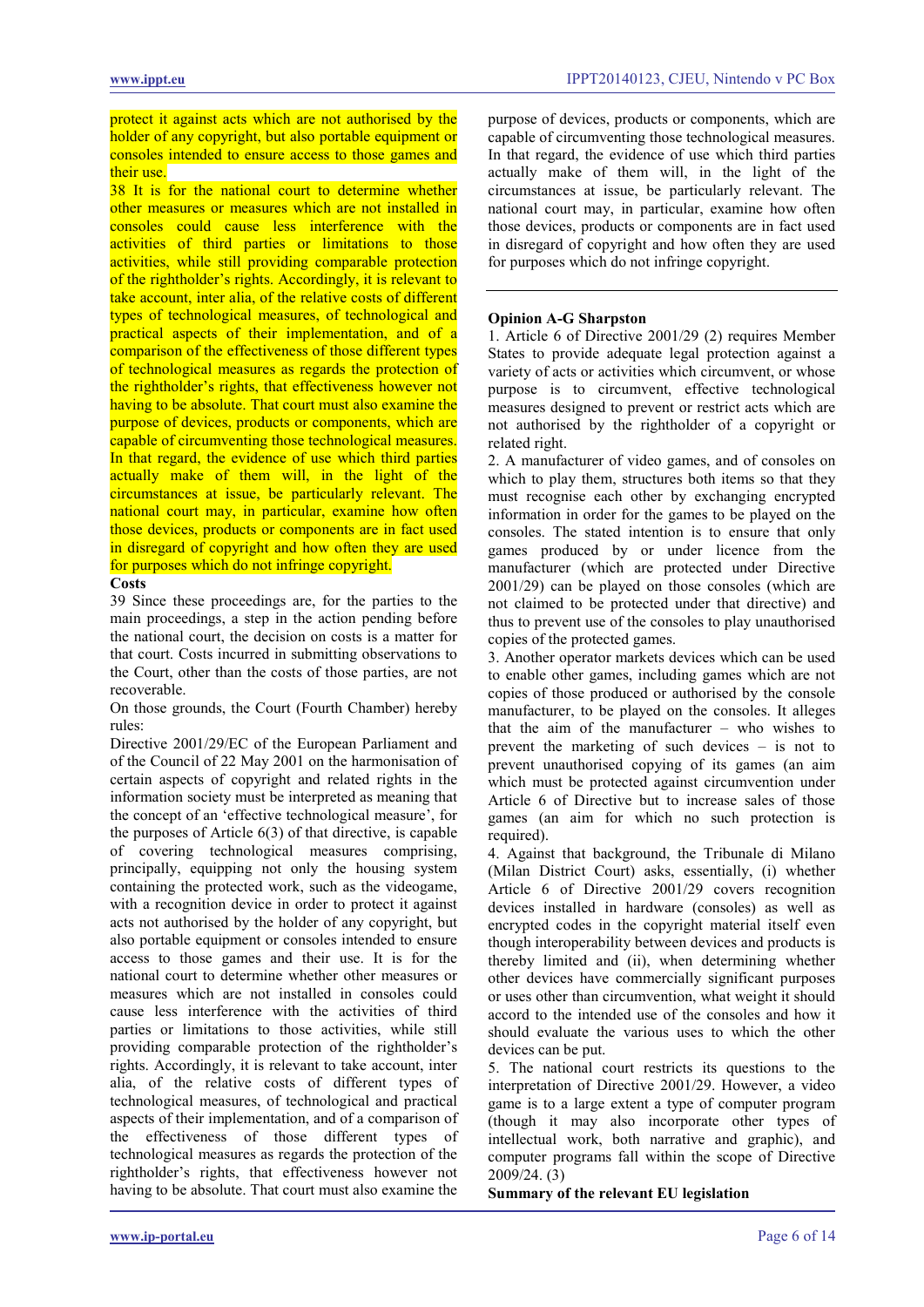6. The principal relevant aspects of Directive 2001/29 and Directive 2009/24 may be summarised as follows. **Directive 2001/29**

7. The preamble to Directive 2001/29 acknowledges that technological measures will increasingly enable rightholders to prevent or restrict acts which they have not authorised but expresses a concern that means of illegally circumventing such measures will develop at a similar pace. Measures put in place by rightholders should therefore be legally protected. (4) Such legal protection should be provided in respect of technological measures that effectively restrict acts not authorised by the rightholders of any copyright, rights related to copyright or the sui generis right in databases but must not prevent the normal operation or technological development of electronic equipment. It should respect proportionality and should not prohibit devices or activities which have a commercially significant purpose or use other than to circumvent the technical protection. (5) In addition, the legal protection afforded by Directive 2001/29 should not overlap with that given to technological measures used in connection with computer programs under Directive 2009/24. (6)

8. Article  $1(2)(a)$  of Directive 2001/29 thus specifies that the directive leaves intact and in no way affects existing EU provisions relating to the legal protection of computer programs.

9. Article 6 of the same directive is entitled '*Obligations as to technological measures'*.

10. Article 6(1) requires Member States to provide adequate legal protection against the circumvention of any effective technological measures, which the person concerned carries out in the knowledge, or with reasonable grounds to know, that he or she is pursuing that objective.

11. Article 6(2) requires Member States to provide adequate legal protection against the manufacture, import, distribution, sale, rental, advertisement for sale or rental, or possession for commercial purposes of devices, products or components or the provision of services which (a) are promoted, advertised or marketed for the purpose of circumvention of any effective technological measures, or (b) have only a limited commercially significant purpose or use other than to circumvent such measures, or (c) are primarily designed, produced, adapted or performed for the purpose of enabling or facilitating their circumvention.

12. Article 6(3) defines '*technological measures'* as '*any technology, device or component that, in the normal course of its operation, is designed to prevent or restrict acts, in respect of works or other subjectmatter, which are not authorised by the rightholder …*'. They are deemed 'effective' where the use of protected material is controlled by rightholders through an access control or protection process such as encryption, scrambling or other transformation of the protected material or a copy control mechanism which achieves the protection objective.

**Directive 2009/24**

13. The preamble to Directive 2009/24 apparently defines the term 'computer program' as including programs incorporated into hardware (7) and makes clear that only 'the expression of a computer program' is to be protected, not the underlying ideas and principles themselves. (8) It specifies that '*unauthorised reproduction, translation, adaptation or transformation of the form of the code in which a copy of a computer program has been made available'* infringes the author's exclusive rights, but acknowledges that such reproduction and translation may be necessary, for example, to achieve interoperability with other programs or to allow all components of a computer system, including those of different manufacturers, to work together. To that limited extent, a 'person having a right to use a copy of the program' must not be required to obtain the rightholder's authorisation. (9) Copyright protection of computer programs should be without prejudice to other forms of protection, where appropriate. However, contractual terms contrary to the provisions of the directive in respect of, inter alia, decompilation should be null and void. (10)

14. Accordingly, Article 1(1) and (2) requires Member States to provide copyright protection to computer programs (including their expression in any form but not the ideas and principles underlying them) as literary works within the meaning of the Berne Convention. (11)

15. Under Article 4(1)(a) and (c), the rightholder's exclusive rights must include, inter alia, 'the right to do or to authorise' (a) '*the permanent or temporary reproduction of a computer program by any means and in any form, in part or in whole'* and (c) *'any form of distribution to the public, including rental, of the original computer program or of copies thereof'*.

16. However, Article 5 provides for a number of exceptions to those exclusive rights. In particular, for any person lawfully in possession of a computer program and entitled to use it, authorisation is not required for: reproduction, where it is necessary for the use of the program in accordance with its intended purpose, including for error correction; the making of a back-up copy, in so far as necessary for the use of the program; or observation, studying or testing of the functioning of the program in order to determine the ideas and principles which underlie any element of it, if carried out while performing any act which the person concerned is entitled to carry out.

17. Article 6 of Directive 2009/24 is headed 'Decompilation', a term which is not further defined. Under Article 6(1), the rightholder's authorisation is not to be required where reproduction of a code or translation of its form are indispensable to achieve interoperability between computer programs, provided that

(a) the act is carried out by or on behalf of a person entitled to use the program (b) who did not previously have the information necessary to achieve interoperability and (c) that it is confined to the parts of the original program which are necessary for that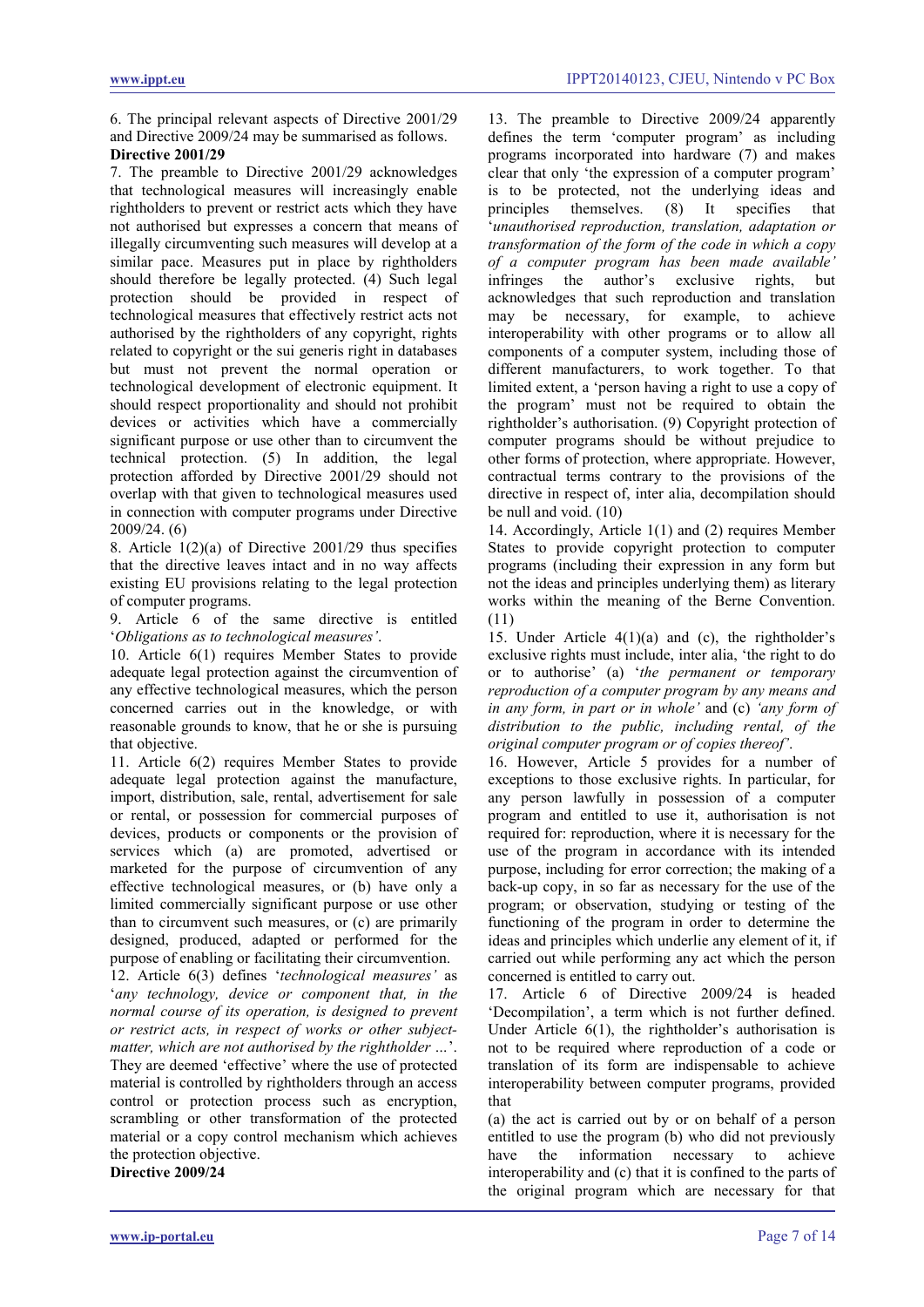purpose. Article 6(2) adds that information obtained through the application of paragraph 1 must be used only for such purposes and Article 6(3) that the rightholder's legitimate interests must not be unreasonably prejudiced.

18. Article 7 of Directive 2009/24 concerns special measures of protection. It requires Member States to provide appropriate remedies against, essentially, those who knowingly put into circulation or possess for commercial purposes any infringing copy of a computer program or any means whose sole intended purpose is to facilitate unauthorised removal or circumvention of a technical device applied to protect a computer program.

# **Facts, procedure and questions referred**

19. The national proceedings are brought by three companies in the Nintendo group ('Nintendo'), which produce video games and consoles, against PC Box Srl ('PC Box'), a company which markets 'mod chips' and 'game copiers' ('PC Box's devices') via its website. Both types of device enable video games other than those manufactured by Nintendo or by independent producers under licence from Nintendo ('*Nintendo and Nintendo-licensed games'*) to be played on Nintendo consoles. The internet provider which hosts PC Box's website is also a defendant. (12) Nintendo seeks to prevent PC Box's devices from being offered for sale.

20. The referring court provides a certain amount of technical detail (and Nintendo has provided even more) as to how PC Box's devices enable games other than Nintendo and Nintendo-licensed games to be played on Nintendo consoles. Much of that detail does not appear to me to be relevant to the legal issues raised. Suffice it to note the following.

21. The main proceedings concern two types of console manufactured by Nintendo ('DS' consoles and 'Wii' consoles), and the Nintendo and Nintendo-licensed games which are designed for them. Nintendo states that it provides free support for producers of the games which it licenses and sells its games in competition with them, demanding no royalties but charging for the supply of the cartridges or DVDs on which the games are recorded and which already contain the relevant encrypted information. Games for 'DS' consoles are recorded on cartridges which are slotted into the console; games for 'Wii' consoles are recorded on DVDs, which are inserted into the console. The cartridges and DVDs contain encrypted information which must be exchanged with other encrypted information contained in the consoles in order for the games to be played on those consoles.

22. It is not disputed that PC Box's devices can be used to circumvent the blocking effect of the required exchange of encrypted information between, on the one hand, Nintendo and Nintendo-licensed games and, on the other hand, Nintendo consoles. Nor is it disputed that the blocking effect of Nintendo's measures prevents games other than Nintendo and Nintendolicensed games from being played on Nintendo consoles and that PC Box's devices will circumvent that effect also.

23. According to the referring court, Nintendo claims to have equipped its consoles and games with technological measures lawfully in order to ensure that unauthorised copies of Nintendo and Nintendo-licensed games may not be used with its consoles. It also asserts that the principal purpose or use of PC Box's devices is to circumvent those measures.

24. PC Box queries whether video games are to be regarded as computer programs or intellectual work. In either event, it submits that it markets original Nintendo consoles with a software pack comprising applications specifically created by independent producers for use on such consoles (13) in conjunction with mod chips or game copiers designed to disable the blocking mechanism built into the console. PC Box also considers that Nintendo's true purpose is (i) to prevent the use of independent software unconnected with the illegal video game copies sector and (ii) to compartmentalise markets by rendering games purchased in one geographical zone incompatible with consoles purchased in another. It therefore challenges Nintendo's application of technological measures not only to its video games but also to hardware, which it considers to be contrary to Article 6(3) of Directive 2001/29.

25. The referring court finds that, in line with the caselaw of the Italian courts, video games such as those in issue cannot be regarded simply as computer programs but are complex multimedia works expressing conceptually autonomous narrative and graphic creations. Such games must therefore be regarded as intellectual works protected by copyright. It notes also that the technological measures put in place by Nintendo in its consoles contribute only indirectly to the prevention of unauthorised copying of games, and that the need to exchange information between the game and the console has the effect not only of allowing only Nintendo and Nintendo-licensed games to be played on Nintendo consoles but also of preventing such games from being played on any other console, thus restricting interoperability and consumer choice.

26. The Tribunale di Milano therefore seeks a preliminary ruling on the following questions:

*'(1) Must Article 6 of Directive 2001/29/EC be interpreted, including in the light of recital 48 in the preamble thereto, as meaning that the protection of technological protection measures attaching to copyright protected works or other subject matter may also extend to a system, produced and marketed by the same undertaking, in which a device is installed in the hardware which is capable of recognising on a separate housing mechanism containing the protected works (video games produced by the same undertaking as well as by third parties, proprietors of the protected works) a recognition code, in the absence of which the works in question cannot be visualised or used in conjunction with that system, the equipment in question thus incorporating a system which precludes interoperability with complementary equipment or*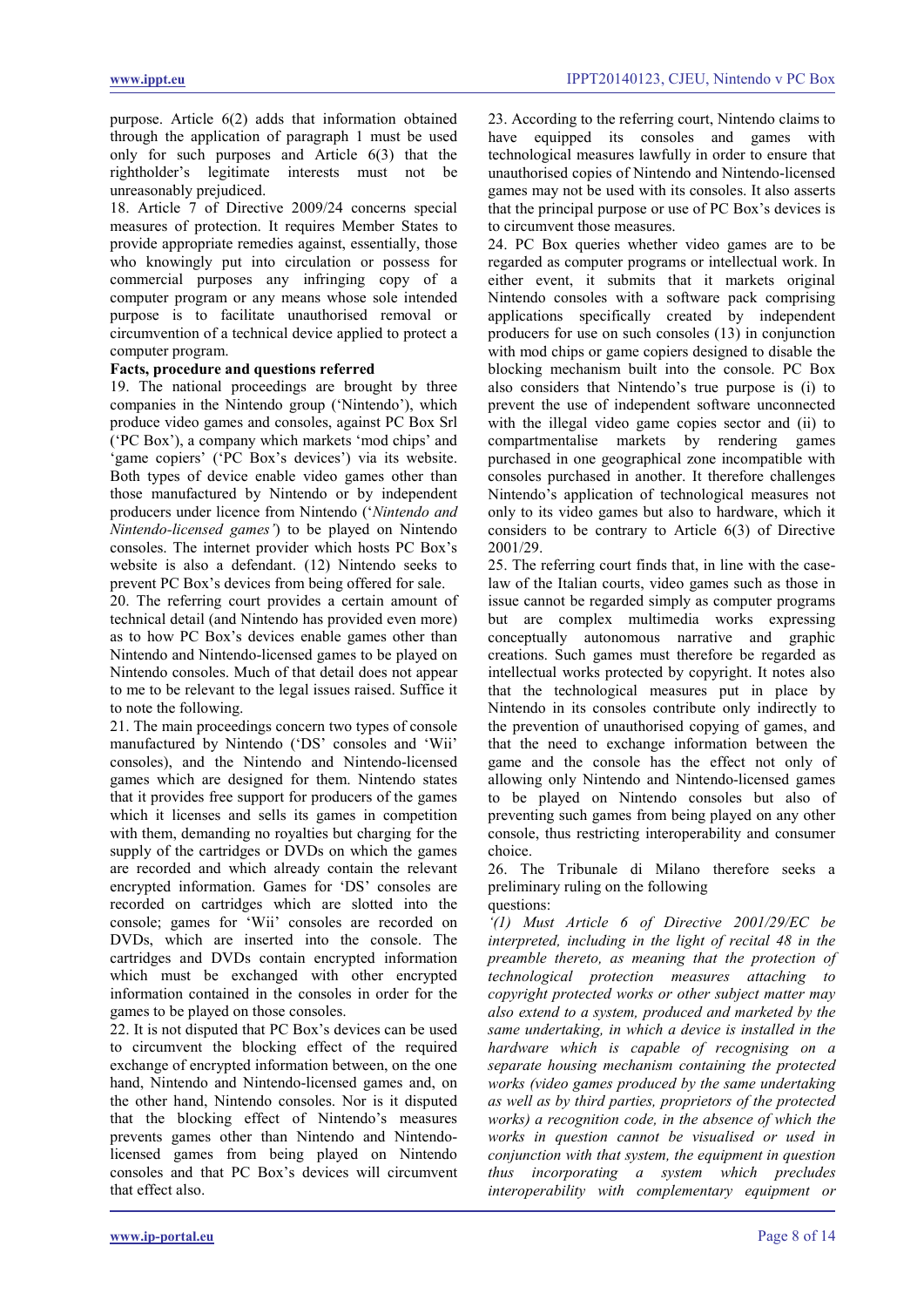*products other than those of the undertaking which produces the system itself?*

*(2) If it should be necessary to consider whether or not the use of a product or component to circumvent a technological protection measure predominates over other commercially significant purposes or uses, may Article 6 of Directive 2001/29/EC be interpreted, including in the light of recital 48 in the preamble thereto, as meaning that the national court must apply criteria which give prominence to the particular intended use attributed by the rightholder to the product in which the protected content is inserted or, in the alternative or in addition, criteria of a quantitative nature relating to the extent of the uses under comparison, or criteria of a qualitative nature, that is, relating to the nature and importance of the uses themselves?'* (14)

27. Written observations were submitted by Nintendo, PC Box, the Polish Government and the European Commission. At the hearing on 30 May 2013, Nintendo, PC Box and the Commission made oral submissions.

#### **Assessment**

### **Preliminary remarks**

28. First, it has been made clear that the underlying dispute between the parties to the main proceedings concerns not only copyright law but also the question whether the measures put in place by Nintendo are lawful in the light of the rules of competition law. Since the national court's questions are confined to issues of copyright law, it does not seem to me appropriate to express any view on the latter aspect in the context of this reference.

29. Second, it appears that the technological measures put in place by Nintendo seek to prevent or restrict unauthorised acts in respect not only of Nintendo's own copyright material (its own games) but also of copyright material belonging to licensed independent producers. (15) The question whether, in order to benefit from protection under Article 6 of Directive 2001/29, technological measures must be put in place by the rightholder himself is alluded to by the referring court in question 1, but is neither mentioned in its reasoning nor addressed in the submissions to this Court. I shall not address it either.

30. Third, the outcome of the main proceedings will depend on findings of fact which can be made only by the national court (and I would agree here with the Commission that such findings must be made separately for each of PC Box's devices and for each type of Nintendo console). This Court cannot, for example, reach any conclusion or express any view on the relative extents to which Nintendo's purpose or intention is in fact to prevent unauthorised copying of its games and/or to gain commercial advantage by excluding interoperability with other products. Nor can it decide whether PC Box's devices in fact meet one or more of the criteria set out in Article 6(2) of Directive 2001/29. It can merely provide guidance as to the types of fact which may be relevant when applying national legislation implementing that article.

# **Relevance of Directive 2009/24**

31. It is clear from the order for reference that the national court has made certain findings of fact as to the nature of Nintendo and Nintendo-licensed games and has concluded that, contrary to an argument put forward by PC Box, those games are not to be regarded as computer programs within the meaning of Directive 2009/24 but as complex multimedia works falling within the scope of Directive 2001/29.

32. In its written observations, Poland suggested that those findings might be queried, although its own, not entirely conclusive, analysis seemed to lead it in the same direction. The Court therefore asked the parties attending the hearing (Nintendo, PC Box and the Commission) to address the question of the applicability of Directive 2001/29 in circumstances such as those of the main proceedings. Nintendo and the Commission agreed with the approach taken by the national court. PC Box, on the other hand, contended that Directive 2009/24, and not Directive 2001/29, was relevant to the circumstances in issue; it asserted that the decompilation carried out by PC Box was confined to the parts of the programme strictly necessary in order to ensure interoperability between Nintendo consoles and 'homebrew' games which did not infringe any copyright or related right.

33. It seems to me that this Court has no reason and no competence to reassess the facts found by the referring court, and that the conclusion which the latter draws from its findings in this regard is difficult to call in question as a matter of EU law.

34. Directive 2009/24 concerns only computer programs, whereas Directive 2001/29 concerns copyright and related rights in intellectual works in general. The latter leaves intact and in no way affects existing EU provisions relating to, inter alia, the legal protection of computer programs. The Court has thus stated that Directive 2009/24 constitutes a lex specialis in relation to the provisions of Directive 2001/29. (16) In my view, that statement must be read as meaning that the provisions of Directive 2009/24 take precedence over those of Directive 2001/29, but only where the protected material falls entirely within the scope of the former. If Nintendo and Nintendo-licensed games were computer programs and no more, Directive 2009/24 would therefore apply, displacing Directive 2001/29. Indeed, if Nintendo applied separate technological measures to protect the computer programs and the other material, Directive 2009/24 could apply to the former, and Directive 2001/29 to the **latter** 

35. However, the national court has found that Nintendo and Nintendo-licensed games cannot be reduced to the status of computer programs alone. They include also intellectual works in narrative and graphic form, which appear to be inextricable from the programs themselves. Nintendo's measures affect access to and use of the games as a whole, not merely their computer program component. The protection which Directive 2009/24 affords against unauthorised acts in respect of computer programs is slightly less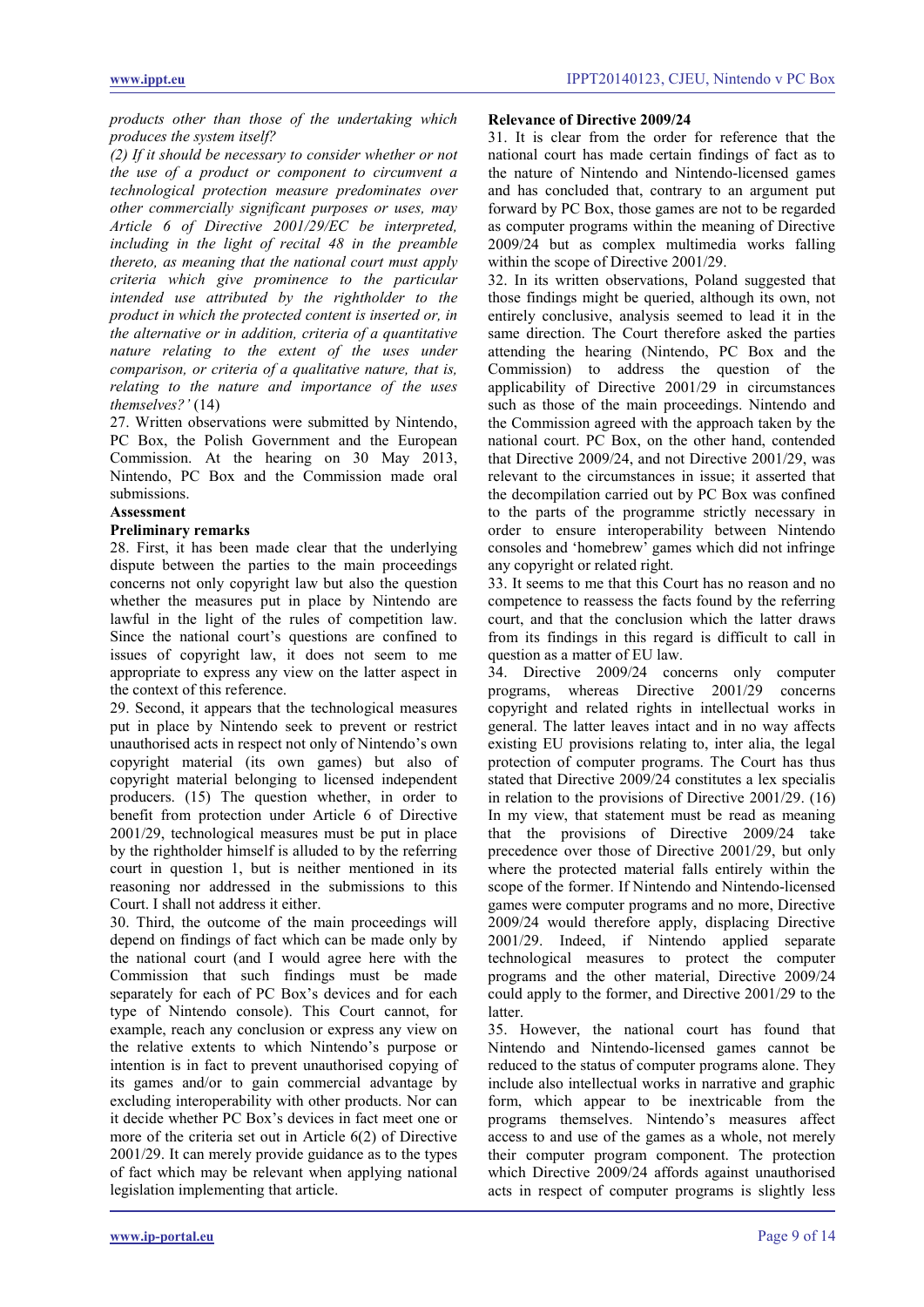generous (by reason of the exceptions provided for in Articles 5 and 6 (17)) than that which Directive 2001/29 affords against circumvention of technological measures designed to prevent or restrict unauthorised acts in respect of intellectual works in general. Where complex intellectual works comprising both computer programs and other material are concerned – and where the two cannot be separated  $-$  it seems to me that the greater, and not the lesser, protection should be accorded. If that were not so, rightholders would not receive in respect of that other material the degree of protection to which they are entitled under Directive 2001/29.

36. In any event, it does not appear that the acts made possible by the use of PC Box's devices, and with which the main proceedings are concerned, fall within any of the exceptions set out in Articles 5 and 6 of Directive 2009/24, although that again is a matter pertaining to the national court's assessments of fact.

37.Finally, I am aware that the German Bundesgerichtshof (Federal Court of Justice) has referred a specific question to this Court on the applicability of Directive 2009/24 to video games of the kind in issue. (18) I think it preferable for the Court to decide such a question in the light of the fuller submissions which will be presented to it in that case and to confine its assessment in the present case to the specific issues of interpretation raised by the national court.

38. I shall therefore address the questions by reference to Directive 2001/29 alone.

# **The questions referred**

39. The Tribunale di Milano poses two questions, though perhaps not quite as clearly as might have been desired. (19)

40. As I understand it, the first question comprises two parts. First, do 'technological measures' within the meaning of Article 6 of Directive 2001/29 include not only those which are physically linked to the copyright material itself (here, by incorporation in the cartridges or DVDs on which the games are recorded) but also those which are physically linked to devices required in order to use or enjoy that material (here, by incorporation in the consoles on which the games are played)? Second, do such measures qualify for the protection to be provided pursuant to that provision where (or even if) their effect is not merely to restrict unauthorised reproduction of the copyright material but also to preclude any use of that material with other devices or of other material with those devices?

41. The second question seems to concern essentially the criteria to be applied when assessing, in the context of Article 6(2) of Directive 2001/29, the purpose or use of devices such as those of PC Box which do or can in fact circumvent technological measures qualifying for protection. The national court refers in that regard, on the one hand, to 'the particular intended use attributed by the rightholder to the product in which the protected content is inserted' (here, Nintendo's consoles) and, on the other hand, to the extent, nature and importance of the uses of the device, product or component itself (here, PC Box's devices).

42. I infer that the national court wishes to establish, first, whether Nintendo's technological measures qualify for protection because they are designed to prevent or restrict acts not authorised by the rightholder, even if they also restrict interoperability; then, if so, secondly and separately, whether that protection must be provided against the supply of PC Box's devices because they allow or facilitate the performance of such unauthorised acts. I consider, however, that the two issues cannot be entirely separated, and that factors mentioned in relation to one may be relevant to the solution of the other.

## **Question 1**

<span id="page-9-0"></span>43. The first part of the question can, in my view, be taken alone and seems to pose no great difficulty. Nothing in the wording of Article 6 of Directive 2001/29 excludes measures such as those in issue, which are incorporated partly in the games media and partly in the consoles, and which involve interaction between the two. The definition in Article 6(3) – *'any technology, device or component that, in the normal course of its operation, is designed to prevent or restrict acts, in respect of works or other subjectmatter, which are not authorised by the rightholder'* – is broad, and includes *'application of an access control or protection process, such as encryption, scrambling or other transformation of the work or other subjectmatter or a copy control mechanism'*. To exclude measures which are, in part, incorporated in devices other than those which house the copyright material itself would be likely to deny to a broad range of technological measures the protection which the directive seeks to ensure.

44. The second part of the question is less straightforward.

45. Both Nintendo and the Commission have rightly pointed out that, to benefit from legal protection pursuant to Article 6 of Directive 2001/29, a technological measure must be effective. Thus, in accordance with Article 6(3), not only must it be designed, in the normal course of its operation, to prevent or restrict unauthorised acts but it must also allow the use of the material to be controlled by the rightholder. In addition, as the Commission rightly submits, the acts which it must be designed to prevent or restrict are those for which the rightholder's authorisation is required under the directive – namely, reproduction (Article 2), communication or making available to the public (Article 3) or distribution (Article 4) of the rightholder's work.

46. The Commission considers that the acts specifically in issue in the main proceedings are, primarily, reproduction and, secondarily (because copies may subsequently be distributed), distribution of Nintendo and Nintendo-licensed games. I see no reason to disagree with that view.

47. As I have stressed, findings of fact are a matter for the national court, but Nintendo's technological measures seem to me likely to be effective in, if not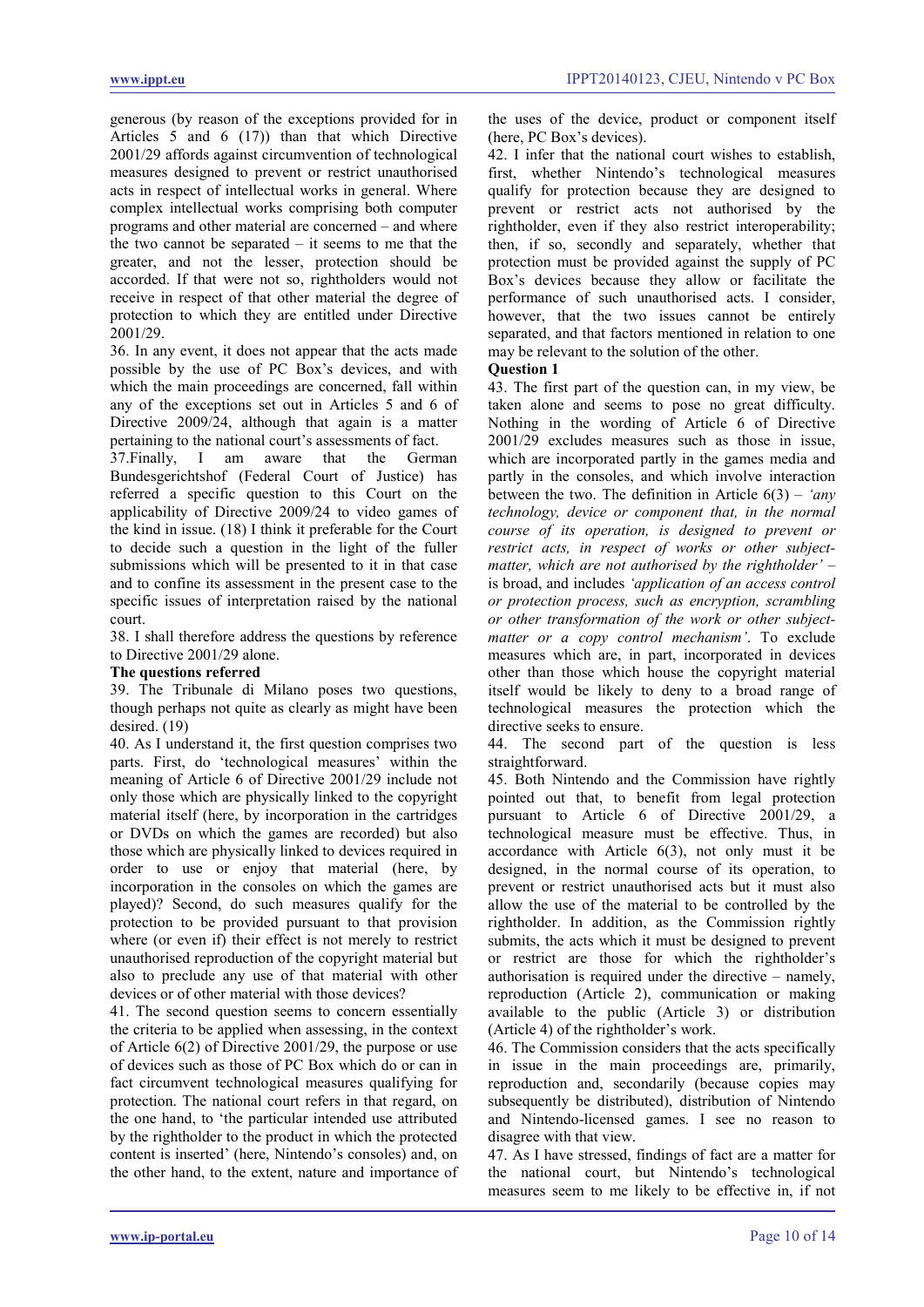preventing, at least restricting unauthorised reproduction of Nintendo and Nintendo-licensed games. It is true that the national court has found that their effect is largely indirect in that regard (the immediate effect being to prevent the use of unauthorised copies on Nintendo consoles) but I do not find that Article 6 of Directive 2001/29 contains any condition or makes any distinction as to directness of effect. If unauthorised copies are unusable (at least on Nintendo consoles), that is likely to have a significant restrictive effect on their production and thus their subsequent distribution. It also seems likely that the measures will have that effect 'in the normal course of their operation'. For the purposes of what follows, therefore, I shall assume that to be true.

48. If those were their only effects, the technological measures in issue would clearly fall within the scope of Article 6 of Directive 2001/29 and would be entitled to benefit from the required legal protection.

49. However, it is a premiss of the national court's question that those measures also prevent or restrict acts which do not require the rightholder's authorisation under Directive 2001/29 – such as the use of Nintendo consoles to play games other than Nintendo and Nintendo-licensed games or copies thereof, or the playing of Nintendo and Nintendolicensed games on consoles other than those manufactured by Nintendo.

50. To the extent that such other effects are generated, Directive 2001/29 does not require any legal protection to be given to the technological measures in question. Indeed, there would not appear to be any justification for such protection, if it were granted.

51. The difficulty lies in the fact that the same measures prevent or restrict acts which do require authorisation and those which do not.

52. Nintendo submits that the fact that a technological measure prevents or restricts acts which do not require authorisation is immaterial, provided that such an effect is only occasional or incidental to the main aim and effect of preventing or restricting acts which do require authorisation. PC Box, by contrast, stresses the principles of proportionality and interoperability set out in recitals 48 and 54, respectively, in the preamble to Directive 2001/29: technological measures which go beyond what is necessary to protect the copyright material itself or which exclude interoperability should therefore not benefit from protection. The Commission considers that, if such measures prevent also acts which do not require authorisation then, if they could have been designed so as to prevent only acts which require authorisation, they are disproportionate and do not qualify for protection; however, if it is unavoidable that they prevent also acts which do not require authorisation, they might not be disproportionate and might thus qualify for protection; the evaluation requires the current state of technology to be taken into account. Both Nintendo and the Polish Government submit that Nintendo consoles are not general-purpose computing devices; they are designed and marketed for the sole and explicit purpose of enabling Nintendo and Nintendo-licensed games to be played on them.

<span id="page-10-0"></span>53. There is thus in fact broad agreement between those submitting observations (and I too agree) that a test of proportionality, the principle referred to in recital 48 in the preamble to Directive 2001/29, must be applied. Nintendo and PC Box, however, approach that test from opposite starting-points and argue for opposite outcomes.

54. I agree with the Commission that it is necessary for the national court to examine whether, in the current state of technology, the desired effect of preventing or restricting acts which require the rightholder's authorisation can be achieved without also preventing or restricting acts which require no such authorisation. In other words, could Nintendo have protected its own or licensed games without preventing or restricting the use of its consoles to play 'homebrew' games?

55. I agree also with the cautious and nuanced manner in which the Commission expresses its view. The test of proportionality cannot be reduced to a mere assertion that interference with legitimate activity is immaterial provided that it is only incidental (Nintendo) or that any restriction of interoperability is necessarily disproportionate (PC Box).

56. In its classic form, as applied by the Court, that test involves determining whether a measure pursues a legitimate aim, whether it is suitable to achieve that aim and whether it does not go beyond what is necessary to achieve it.

57. As to the first element of the test, the aim of preventing or restricting acts not authorised by the rightholder is inherent in any system of copyright and is specifically encouraged by the legal protection required under Article 6 of Directive 2001/29.

58. To the extent that Nintendo's technological measures pursue only that legitimate aim, the question of their suitability to achieve it is linked to that of their effectiveness, which I have addressed in points 45 to 47 above. The national court must decide, on the evidence presented to it, which technological measures, among those currently available, can effectively protect against unauthorised reproduction of Nintendo and Nintendolicensed games. There are perhaps no measures which can ensure that such acts are totally prevented. However, different measures can lead to different degrees of restriction. The national court must determine whether the degree of restriction attained by the technological measure in issue provides effective protection against unauthorised acts.

59. If, on the other hand, the national court were to find that Nintendo was pursuing in addition any other aim not justified in the context of that directive, the extent to which the nature of the technological measures was determined by the latter aim would have to be taken into account when examining whether those measures were suitable to achieve the legitimate aim of preventing or restricting unauthorised acts.

60. The remaining question is whether the measures do not go beyond what is necessary to achieve the aim of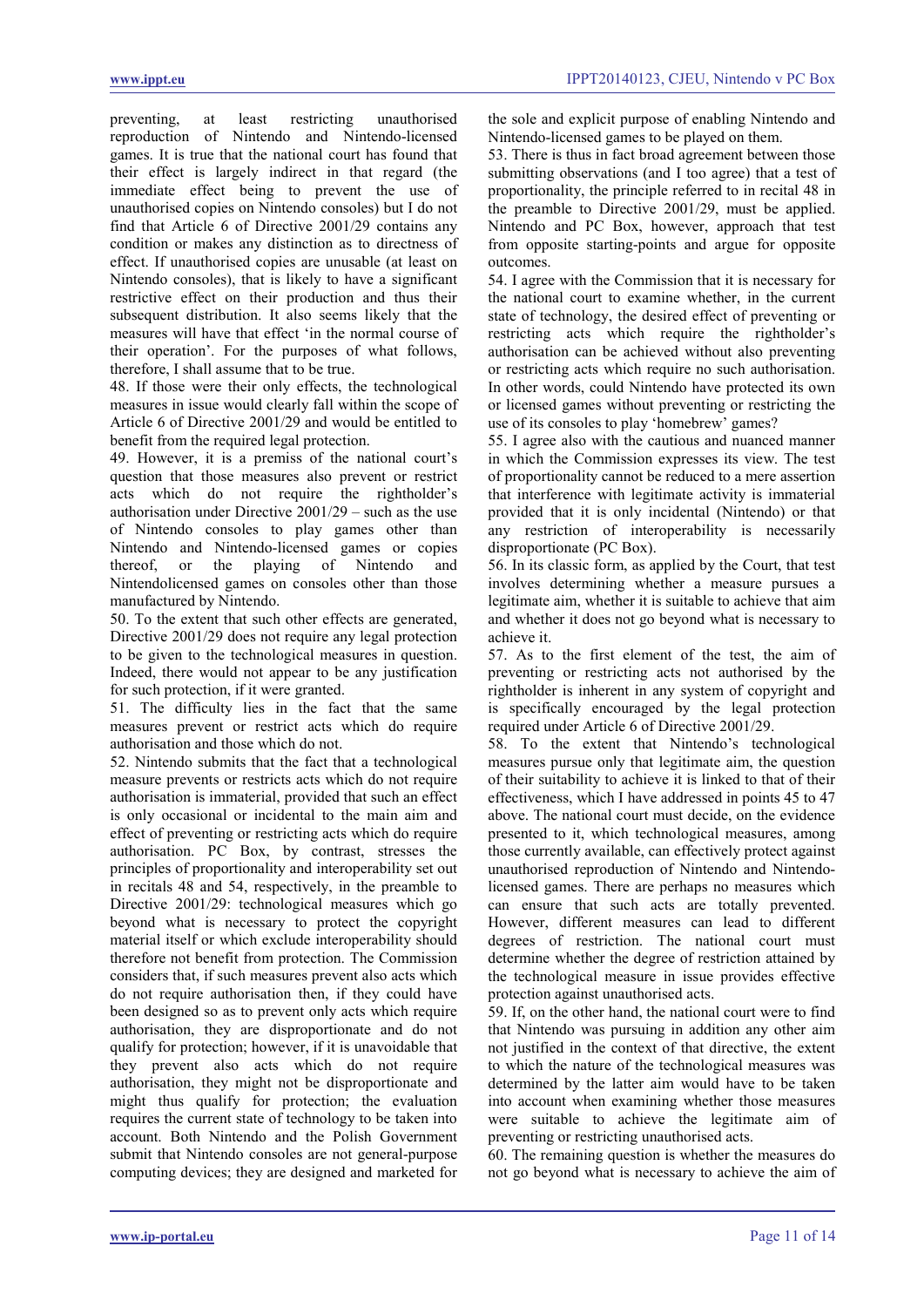preventing or restricting unauthorised reproduction of Nintendo and Nintendo-licensed games.

61. In that regard, the national court must look at the degree of restriction of acts which do not require the rightholder's authorisation. What categories of act are in fact prevented or restricted where the technological measures in issue are applied and are not circumvented? How important is it that such acts should not be prevented or restricted?

62. Whatever the assessment of the degree of interference caused by the technological measures in issue, it will be necessary to decide whether other measures could have caused less interference while still providing comparable protection of rightholders' rights. In that regard, it may be relevant to take account of the relative costs of different types of technological measure, together with any other factors which might influence or determine the choice between them.

63. It is on the basis of considerations such as those which I have (without any claim to exhaustivity) outlined above that the national court must decide whether the technological measures in issue in the main proceedings are proportionate to achieve the aim of protection against unauthorised acts, as contemplated in Article 6 of Directive 2001/29, and thus qualify for the legal protection required by that provision, or whether they go beyond what is necessary for that purpose and thus do not qualify for such protection.

64. However, the analysis cannot be complete without considering the protection also in the light of the devices, products, components or services against which it is sought, with which Question 2 is concerned.

# **Question 2**

65. The national court seeks guidance on the relevance of 'the particular intended use attributed by the rightholder to the product in which the protected content is inserted' (Nintendo's consoles) and of the extent, nature and importance of the uses of the devices against whose use protection is sought (PC Box's mod chips and game copiers).

66. As regards the first aspect, the national court refers to case-law of the Italian criminal courts according to which, apparently, the way in which the consoles are presented to the public and the fact that they are designed to play video games may lead to the conclusion that the use of mod chips has the primary purpose of circumventing the technological measures put in place. The referring court does, however, query whether that reasoning is adequate, particularly in proceedings such as those before it. In their observations, Nintendo and the Commission both consider that the manufacturer's intention as regards the use of the consoles is not a relevant criterion when assessing the purpose of the mod chips or game copiers. By implication, PC Box appears to take the same view in its very brief observations on this question, while the Polish Government regards intended use as a factor which may be taken into consideration without being decisive.

<span id="page-11-0"></span>67. I too consider that the particular use intended by Nintendo for its consoles is of no relevance to the assessment of whether protection should be provided against the supply of PC Box's devices. What matters is whether the latter fall within the scope of Article 6(2) of Directive 2001/29, and it is therefore the second aspect of the question – the extent, nature and importance of the uses of PC Box's devices – which must be addressed.

68. As the Commission has pointed out, where a technological measure qualifies for protection pursuant to Article 6(2) of Directive 2001/29, that protection must be provided against the manufacture, import, distribution, sale, rental, advertisement for sale or rental, or possession for commercial purposes of devices which (a) are promoted, advertised or marketed for the purpose of circumventing the technological measure in question, or (b) have only a limited commercially significant purpose or use other than to circumvent it, or (c) are primarily designed, produced or adapted for the purpose of enabling or facilitating its circumvention. Where none of those criteria are met, there is no protection pursuant to those provisions; by contrast, it is sufficient that a single criterion is met for protection to be required.

69. The national court's concern in its question is apparently less with (a) or (c), namely, purposes for which the devices are marketed or designed, than with (b), namely, the commercially significant uses of the devices in question. What types of criteria, it wishes to know – quantitative and/or qualitative – should be relied upon in order to assess whether PC Box's mod chips or game copiers '*have only a limited commercially significant purpose or use other than to circumvent'* the technological measures put in place by Nintendo?

70. The reference to quantitative criteria in the question seems to indicate that the national court envisages examining evidence as to, for example, how often PC Box's devices are in fact used in order to allow unauthorised copies of Nintendo and Nintendo-licensed games to be played on Nintendo consoles and how often they are used in order to allow the playing of games which do not infringe copyright in Nintendo and Nintendo-licensed games.

71. That, Nintendo submits, reveals a misconception: what matters is not whether there are commercially significant purposes or uses other than facilitating infringement of the exclusive rights protected by the technological measures but simply whether there are commercially significant purposes or uses other than circumventing those measures, regardless of the type of act or activity which is thereby facilitated.

72. The Commission, however, stressed at the hearing that Directive 2001/29 does not seek to create any rights other than those specified in Articles 2, 3 and 4 (in essence, to grant or refuse authorisation for the reproduction, communication or distribution of a protected work). Legal protection pursuant to Article 6 is required only against circumvention which would infringe those specific rights. (20) Consequently, it is relevant to consider the ultimate purposes or uses of PC Box's devices and not merely the question whether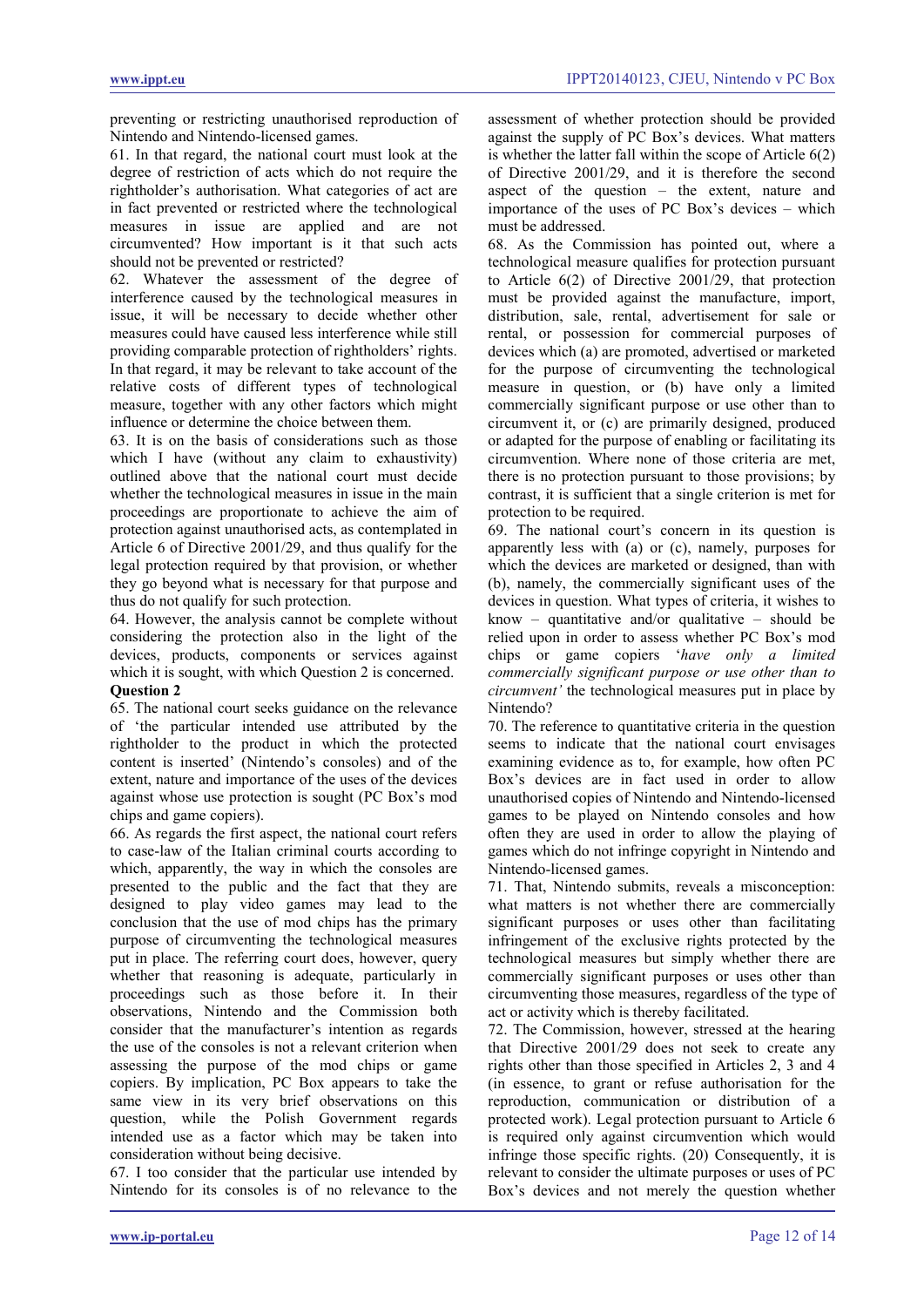there are commercially significant purposes or uses other than circumventing Nintendo's technological measures.

73. I would agree here with the Commission, and I would add that the same factors are relevant to the assessment of Nintendo's technological measures themselves.

74. It is not disputed that Nintendo's technological measures block both unauthorised acts (the use of unauthorised copies of Nintendo and Nintendo-licensed games) and acts which do not require authorisation (the use of other games), and that PC Box's devices circumvent that blocking in both cases. The blocking and the circumvention are thus coextensive; they are two sides of the same coin.

75. The extent to which PC Box's devices may in fact be used for purposes other than allowing infringement of exclusive rights will therefore be a factor to be taken into account when deciding not only whether those devices fall within Article 6(2) of Directive 2001/29 but also whether Nintendo's technological measures meet the test of proportionality. If it can be established that they are used primarily for such other purposes (and whether such a proposition can be established is a matter for the national court), not only are they used in ways which do not infringe any of the exclusive rights guaranteed by Directive 2001/29, but there will be a strong indication that the technological measures are not proportionate. By contrast, if it can be established that the devices are used primarily in such a way as to infringe exclusive rights, that will be a strong indication that the measures are proportionate. Consequently, if it is possible, a quantitative assessment of the ultimate purposes for which the technological measures are circumvented by means of the devices will be relevant in determining both whether Nintendo's technological measures qualify in general for legal protection and whether protection should be given against the marketing of PC Box's devices.

76. The question of qualitative criteria, raised by the national court, has scarcely been addressed in the observations to the Court. It seems from the order for reference that the national court was envisaging that the importance of allowing Nintendo's consoles to be used for purposes which did not infringe any exclusive rights might outweigh the importance of preventing or restricting unauthorised acts.

77. I have indicated above (21) that such considerations may be relevant when applying the test of proportionality to Nintendo's technological measures. They may in my view also be relevant to the question whether protection must be provided against the marketing of PC Box's devices.

78. I would agree that it may be important in some cases (though less important in others) that the implementation of technological measures which protect exclusive rights should not interfere with users' rights to carry out acts which require no authorisation. However, to the extent that the latter are not fundamental rights, the importance of protecting copyright and related rights must also be given due recognition. None the less, such qualitative criteria should be viewed in the light of the quantitative criteria already discussed, namely, the relative extent and frequency of uses which do and of those which do not infringe exclusive rights.

## **Conclusion**

79. In the light of all the foregoing considerations, I am of the opinion that the Court should answer the questions raised by the Tribunale di Milano to the following effect:

(1) On a proper construction of Directive 2001/29/EC of the European Parliament and of the Council of 22 May 2001 on the harmonisation of certain aspects of copyright and related rights in the information society, 'technological measures' within the meaning of Article 6 of that directive may include measures incorporated not only in protected works themselves but also in devices designed to allow access to those works;

(2) When determining whether measures of that kind qualify for protection pursuant to Article 6 of Directive 2001/29/EC where they have the effect of preventing or restricting not only acts which require the rightholder's authorisation pursuant to that directive but also acts which do not require such authorisation, a national court must verify whether the application of the measures complies with the principle of proportionality and, in particular, must consider whether, in the current state of technology, the former effect could be achieved without producing the latter effect or while producing it to a lesser extent.

(3) When determining whether protection must be provided against any supply of devices, products, components or services pursuant to Article 6(2) of Directive 2001/29, it is not necessary to consider the particular intended use attributed by the rightholder to a device designed to allow access to protected works. By contrast, the extent to which the devices, products, components or services against which protection is sought are or can be used for legitimate purposes other than allowing acts which require the rightholder's authorisation is a relevant consideration.

3 – Directive 2009/24/EC of the European Parliament and of the Council of 23 April 2009 on the legal protection of computer programs (Codified version) (OJ 2009 L 111, p. 16). Directive 2009/24 repealed and replaced Council Directive 91/250/EEC of 14 May 1991 on the legal protection of computer programs (OJ 1991 L 122, p. 42).

- 4 See recital 47.
- 5 See recital 48.

6 – See recital 50. The reference was originally to Council Directive 91/250/EEC of 14 May 1991 on the legal protection of computer programs (OJ 1991 L 122,

<sup>1 –</sup> Original language: English.

<sup>2 –</sup> Directive 2001/29/EC of the European Parliament and of the Council of 22 May 2001 on the harmonisation of certain aspects of copyright and related rights in the information society (OJ 2001 L 167, p. 10).